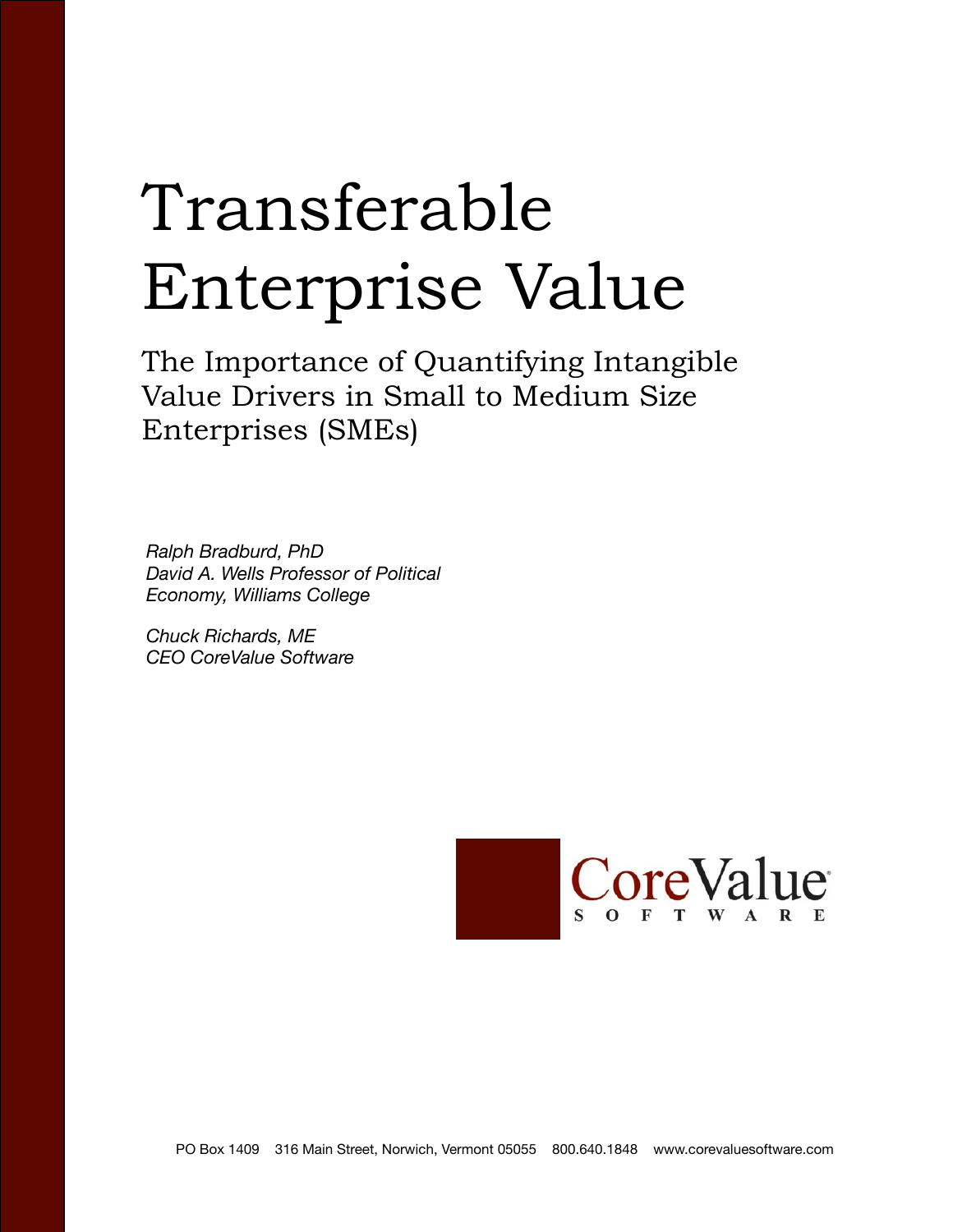## Introduction

Small to medium size enterprises (SMEs) comprise 99% of all businesses in

this country.  $1$  Over the last decade, they accounted for about 64% of net new jobs annually and approximately half the Gross Domestic Product

(GDP) generated by the private nonagricultural sectors.  $2,3$  SMEs are truly the backbone of the U.S. economy, and a crucial source of jobs for Americans.

Successfully transferring a private business requires the seller to provide the buyer with proof of enterprise value through a reliable measure of future profitability. Intangible assets often turn out to be the hidden value drivers of SMEs, and as such are crucial to their competitive advantage

and future earnings.<sup>4</sup> Yet, conventional financial statements do not adequately identify and measure the intangible value drivers in SMEs. This lack of transparency creates an information gap that hinders transfer of ownership. With the majority of SMEs in the hands of baby boomer business owners nearing retirement, the need to transfer private business over the next decade will accelerate. Therefore, finding a workable solution to close the SME information gap and ensure successful transfer of these businesses is critical.

This white paper discusses the importance of quantifying intangible SME value drivers, and lays out a three- point way forward for the public and private sectors to address these issues.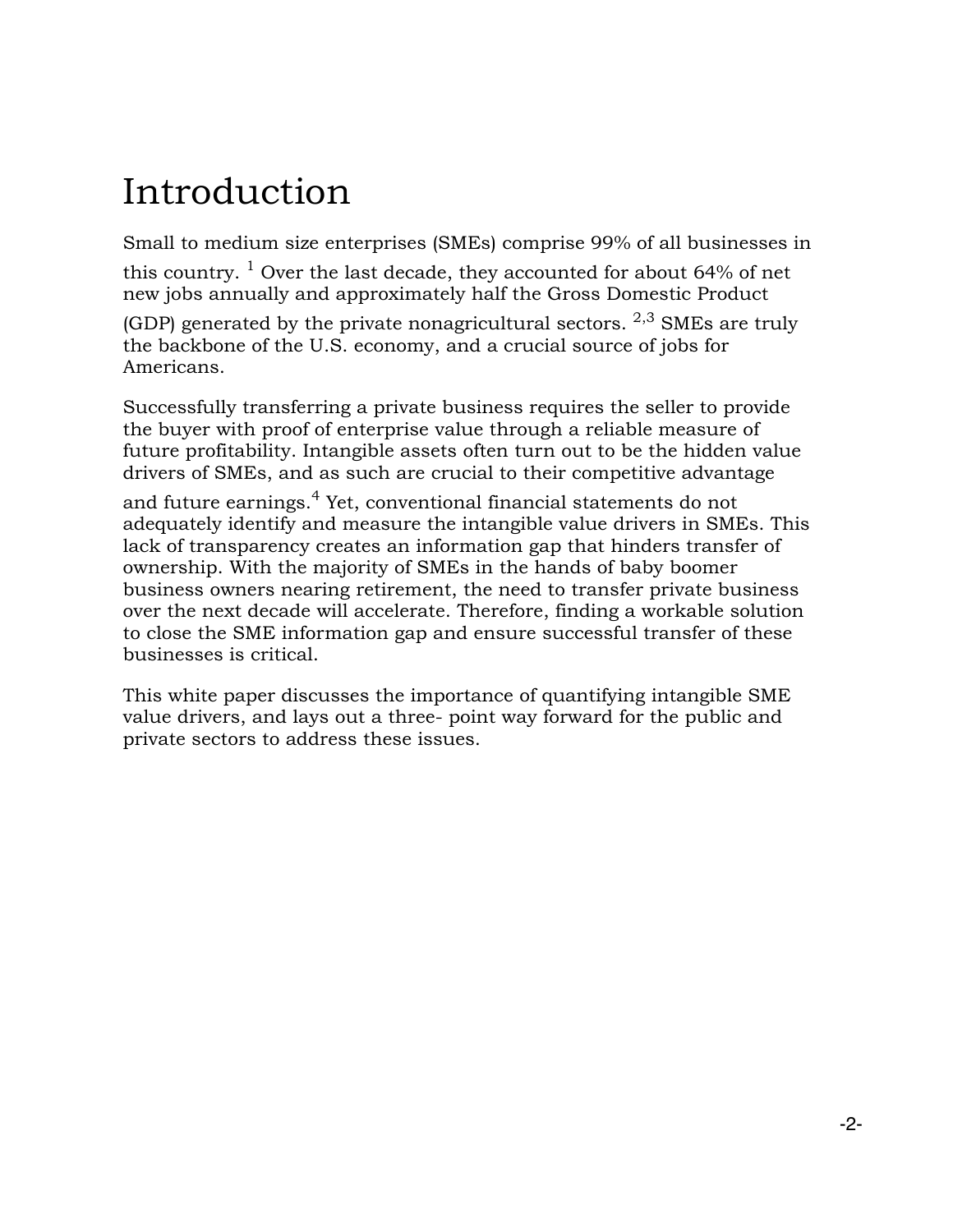#### **Transparency for now and later: Determining Transferable Enterprise Value**

Enterprise value (EV) tries to measure the 'true worth' of a business. More comprehensive than the market capitalization, it is often referred to as the takeover value — the amount of money required for an acquirer to buy a company at current market price, inclusive of cash, debt, and other items

associated with a business.<sup>5</sup> To determine EV, which depends in part on whether the business can dependably generate revenue and profit at or above its current rate even without the current business owner(s) in charge, investors and buyers look 'under the hood' of a business and analyze the operations or 'business engine', typically as part of a due diligence process.

Even though calculating EV is an essential part of the business transfer process, there is currently no common framework for quantifying this process akin to GAAP on the financial side of a business.

For publicly traded companies, EV can be derived using GAAP and IFRS. Shareholder reports, financial statements, and other metrics provide organizational transparency sufficient to project future profitability. However, small businesses, many of which are private, find such financial reporting too costly

and too complicated to prepare.<sup>6</sup> In recognition of this problem, both the AICPA and the IASB are developing simplified accounting frameworks with privately owned SMEs in mind. 7,8

Despite these newer 'SME-friendly' accounting frameworks, the standards still do not adequately capture the intangible value drivers that affect the future profitability of SMEs.

 This is true for a number of reasons: First, an unknown proportion of profits are attributable to personal relationships among the small business owner, suppliers, and customers. The importance of these relationships is not accounted for in traditional financial statements. Second, operational information critical for transparency is often poorly or only informally documented in smaller firms. Third, SMEs tend to operate in narrowly defined geographic or product markets that make direct comparison for valuation more difficult. Last, in the case of smaller firms, shorter-term concerns such as cash flows often take priority over longer term planning.

**Small to medium size enterprises (SMEs) comprise 99% of all businesses in this country and account for over half of net new jobs in the U.S.**

These factors affect the transferable enterprise value of SMEs. Whereas publicly traded companies can leverage price discovery mechanisms to uncover their EV, privately owned businesses do not have this mechanism at their disposal. Thus, the information gap is especially pronounced for small companies where intangible value drivers are often hidden and difficult to measure given the lack of a generally accepted valuation framework.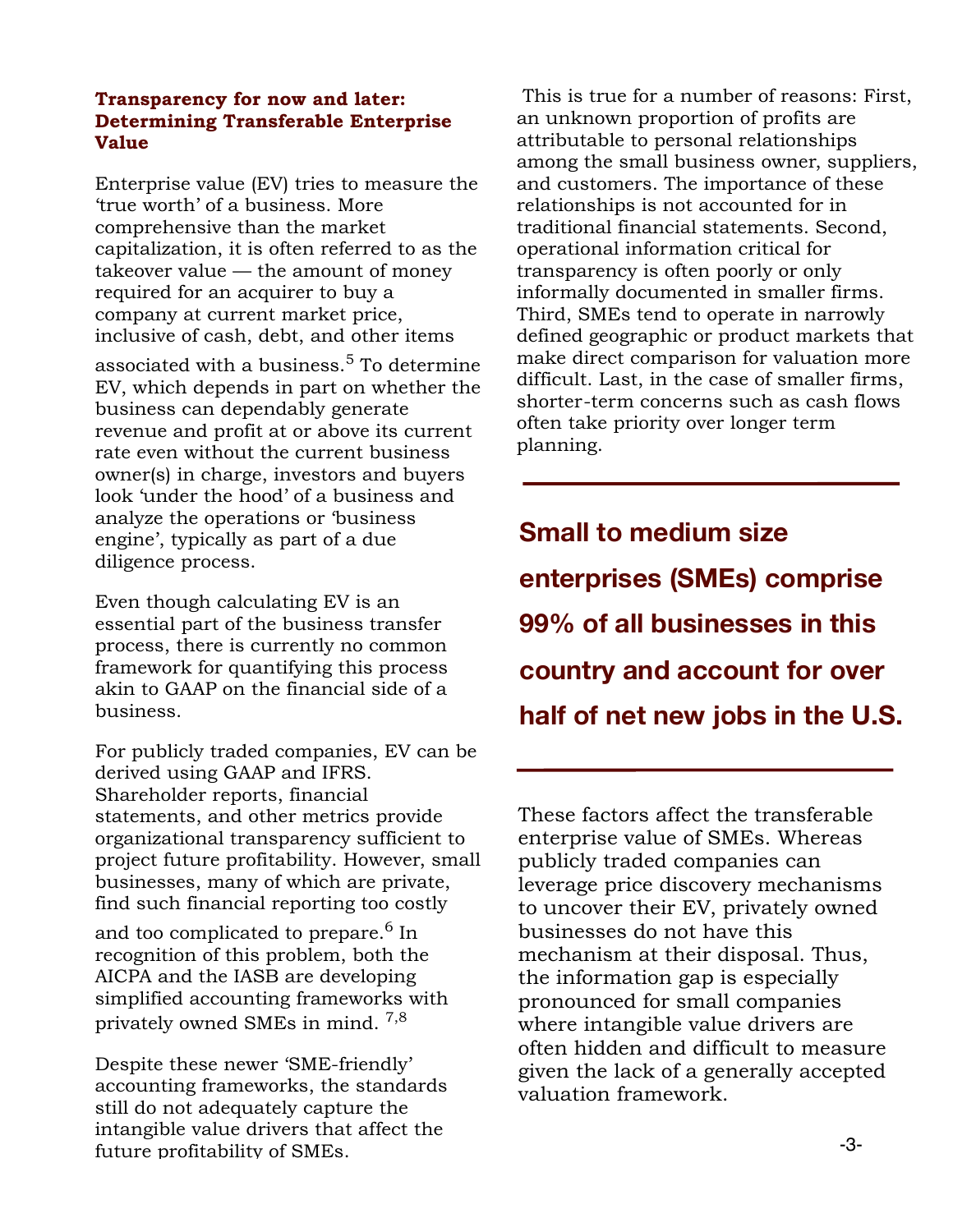#### **SME Ownership Demographics and Transfer Issues**

Exact figures vary, but ownership of privately held SMEs is concentrated in the hands of a generation approaching retirement. In 2010, 70% of U.S. firms with paid employees were owned by baby boomers. In 2020, the youngest baby boomers will turn 55 and more than half will be 65 or over. **It is projected that in 2020 70% of U.S. firms with paid employees will be in the hands of owners 55 years or older**. 9



Despite being close to retirement, many of these owner/operators do not have a plan for the transfer of ownership. A 2008 survey reports that 96% of Baby Boomer business owners agreed that having an exit and succession strategy is important for their future as well as the future of their business, yet 87% did not have a documented exit plan. <sup>10</sup> This lack of planning further complicates ownership transfer. It is estimated that at any one time 20% of businesses are for sale.

It is also estimated of those businesses put on the market with less than \$50m in revenue, 80% do not sell; of those businesses over \$50m in revenue, 65% do not sell. 11

## **Barriers to Transfer have Real Economic Consequences**

When a business shuts down, there is a loss of intellectual capital, of infrastructure, and of organizational capital including the relations with the network of suppliers and contacts that allowed the business to function profitably in the first place. A new business will not necessarily spring up overnight to replace the old one. If the business played an important part of the local economy, its demise can have a profound and lasting negative effect on the community. Even if a new one ultimately replaces the old one within the same geographic area, some employees will suffer a spell of unemployment, the costs of which can be large, especially for older workers.

## **Of those businesses put on the market with less than \$50m in revenue, 80% do not sell; of those businesses over \$50m in revenue, 65% do not sell.**

Beyond this, it is over-optimistic to assume that all the business that was done by the now-shuttered firm will simply transfer to other businesses within the domestic economy. The goodwill embodied in the relations with customers and suppliers may have been all that was keeping the products/ services provided by the business from being imported or outsourced.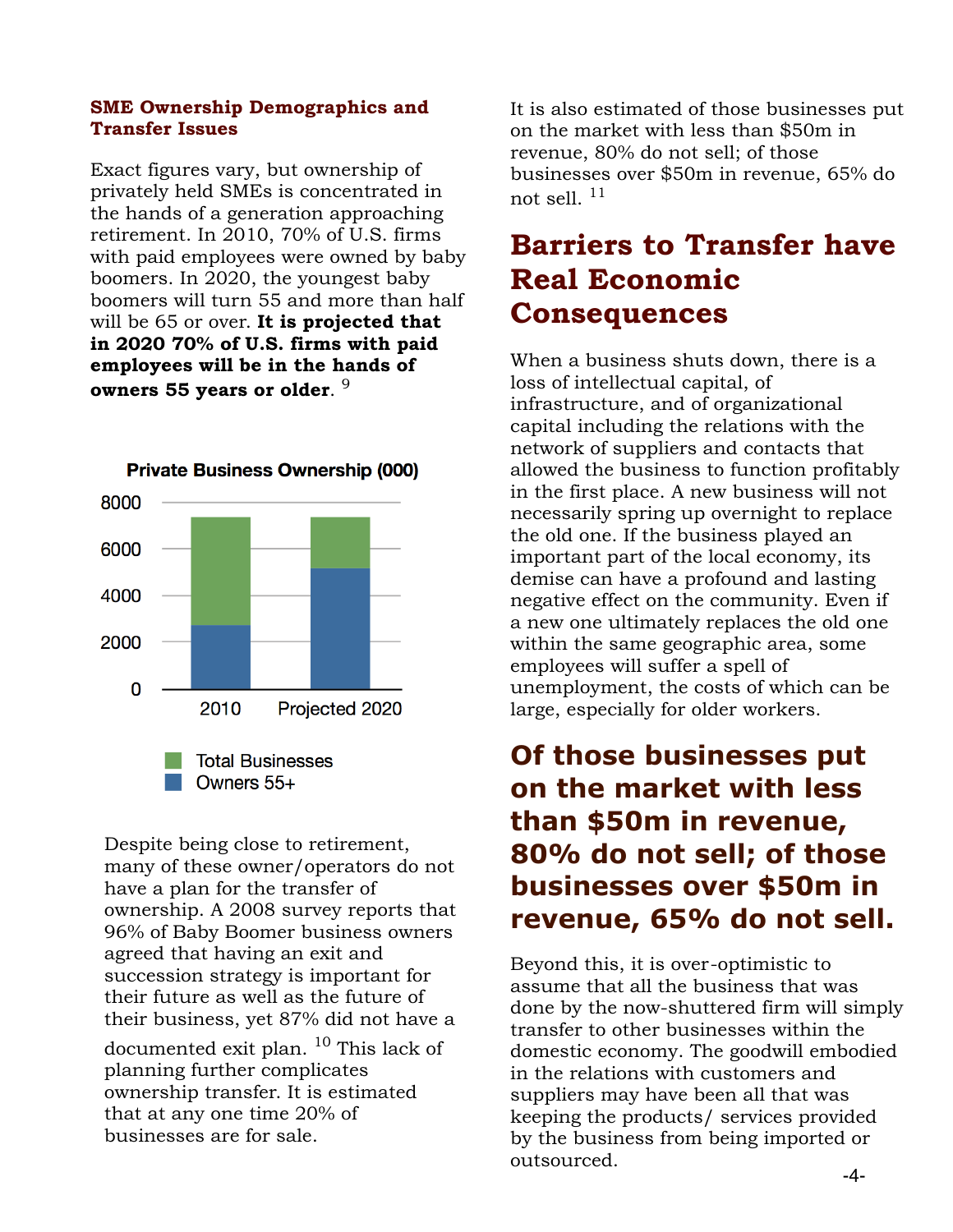And of course, the disruption of the supplier-customer network that occurs when a business is shut down can in some cases put the operations of customers and suppliers in jeopardy as well, with a domino effect that creates larger societal losses in the process. These are not trivial considerations, especially from a local or regional perspective.

### **WAYS FORWARD**

The situation described in this white paper is one that calls for a response requiring the participation of both the private and the public sectors. Banking industry, private equity, wealth management and business consultants, as well as accounting professional and their standardssetting committees, can contribute in three important ways. First, by raising awareness of these issues with owner/ operators of SMEs. Second, by developing and agreeing to a framework with which to measure value drivers that sustain SME business operations. Third, by providing SME owner/operators with tools to integrate those value drivers into day-day-to- operations, business valuation and continuity plans.

Our next white paper will present a methodology to quantify value drivers in more detail.